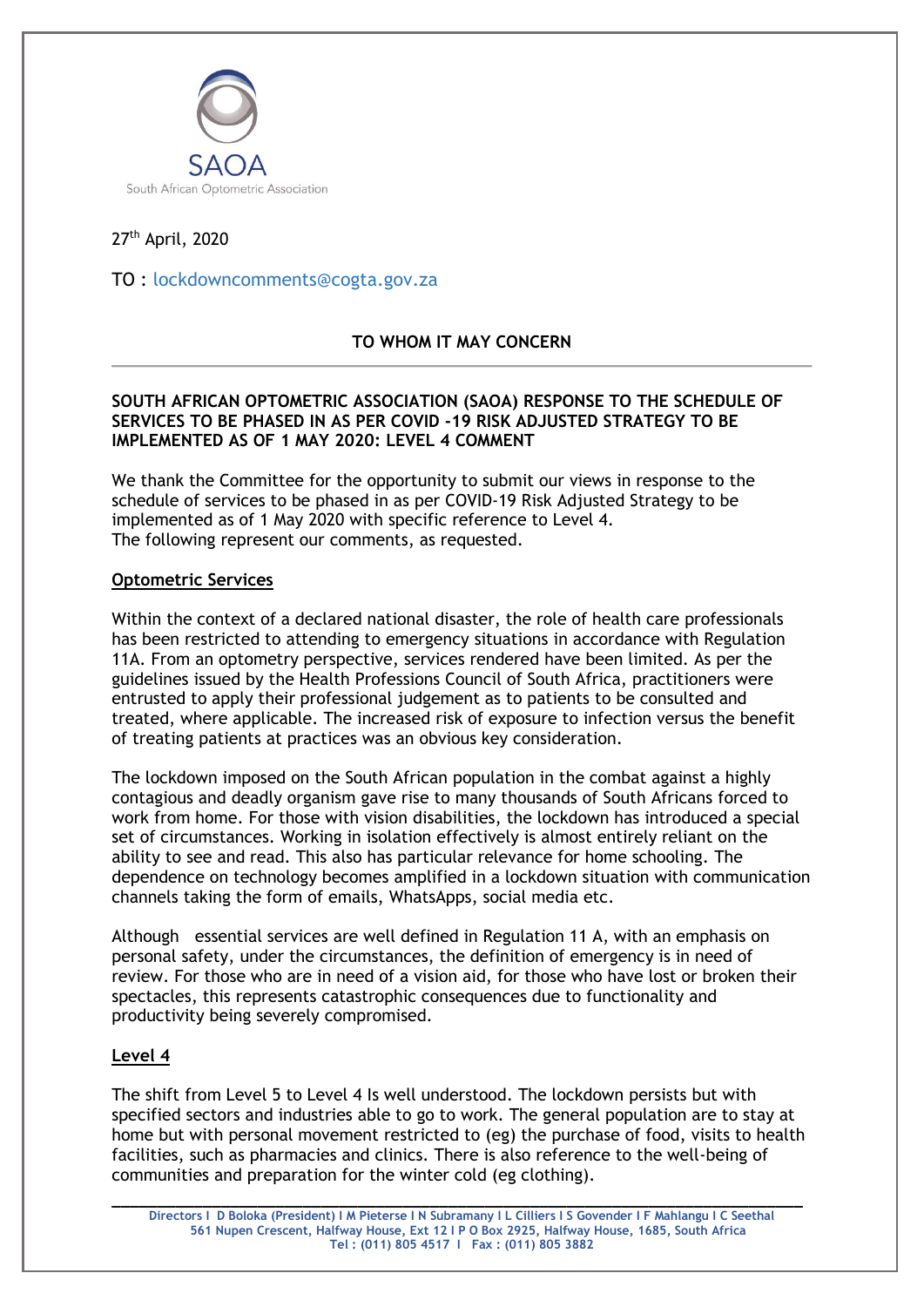

Interestingly, within Level 4 within the category of Health and Welfare, reference is made to "medical and veterinary services" as sub-groups. Based on the explanation within the Framework of Sectors document, specified references to sub-groups excludes other subgroups within the same division or sector

### **Standard Industrial Classification**

We acknowledge the reference to the Standard Industrial Classification (SIC) s within the Framework for Sectors document, as published by Statistics South Africa, as the reference base for the various industries. In this regard, it is to be noted that the profession of Optometry falls with the Health Services Sector. It is thus understood that all references to Health or Health Services, as a broad division therefore incorporates Optometry. Nevertheless, by simply incorporating the term, 'medical' within the Health and Welfare category does introduce the need for clarification, at this time, and moving forward. At the outset, the it was announced by the Minister of Trade and Industry that health professionals need not apply for certificates to travel to and from practices; more recently, during a briefing, media were advised that the health care sector was already back at work with the implication that this situation would be unaffected by the introduction of Level 4.

In the spirit of this submission, in response to the proposed regulations relating to Level 4, the following requests are submitted for the consideration of the Committee.

- 1. Clarity regarding the specific health care professions which fall into the categories of 'medical services' (rather than health services) as well the types of clinics which fall into the category of 'health facilities'
- 2. Should restrictions continue to be imposed on the profession of optometry in terms of services that should be rendered, we respectfully request that this be reviewed to benefit those in need. At all times, this request assumes adherence to stringent safety and hygiene precautions and consideration for the health risk/patient benefit ratio.

# **SAOA Position To Combat the Spread of the COVID 19 Virus**

As frontline (primary) health professionals, with ethical obligations to patients, Optometrists should use their professional discretion to determine the necessity and timing of eye and vision care, including assessing patient expressed urgency. The following guidelines are intended to assist the practitioner to continue to run his/her to practice, by adapting aspects of the practice to reduce the likelihood of contracting or spreading the virus, for the benefit of practitioner, family, staff and patient.

- ➢ **Practitioners should open practices only to attend to those patients needing prompt attention, as per professional judgement of the Optometrist.**
- ➢ **Patients should be allowed access to practices, one at a time, to be seen by appointment only.**
- ➢ **Patients and staff in the practice must religiously adhere to social distancing, as regulated at all times (2 m apart)**

**\_\_\_\_\_\_\_\_\_\_\_\_\_\_\_\_\_\_\_\_\_\_\_\_\_\_\_\_\_\_\_\_\_\_\_\_\_\_\_\_\_\_\_\_\_\_\_\_\_\_\_\_\_\_\_\_\_\_\_\_\_\_\_\_\_\_\_\_\_\_\_\_\_\_\_\_**